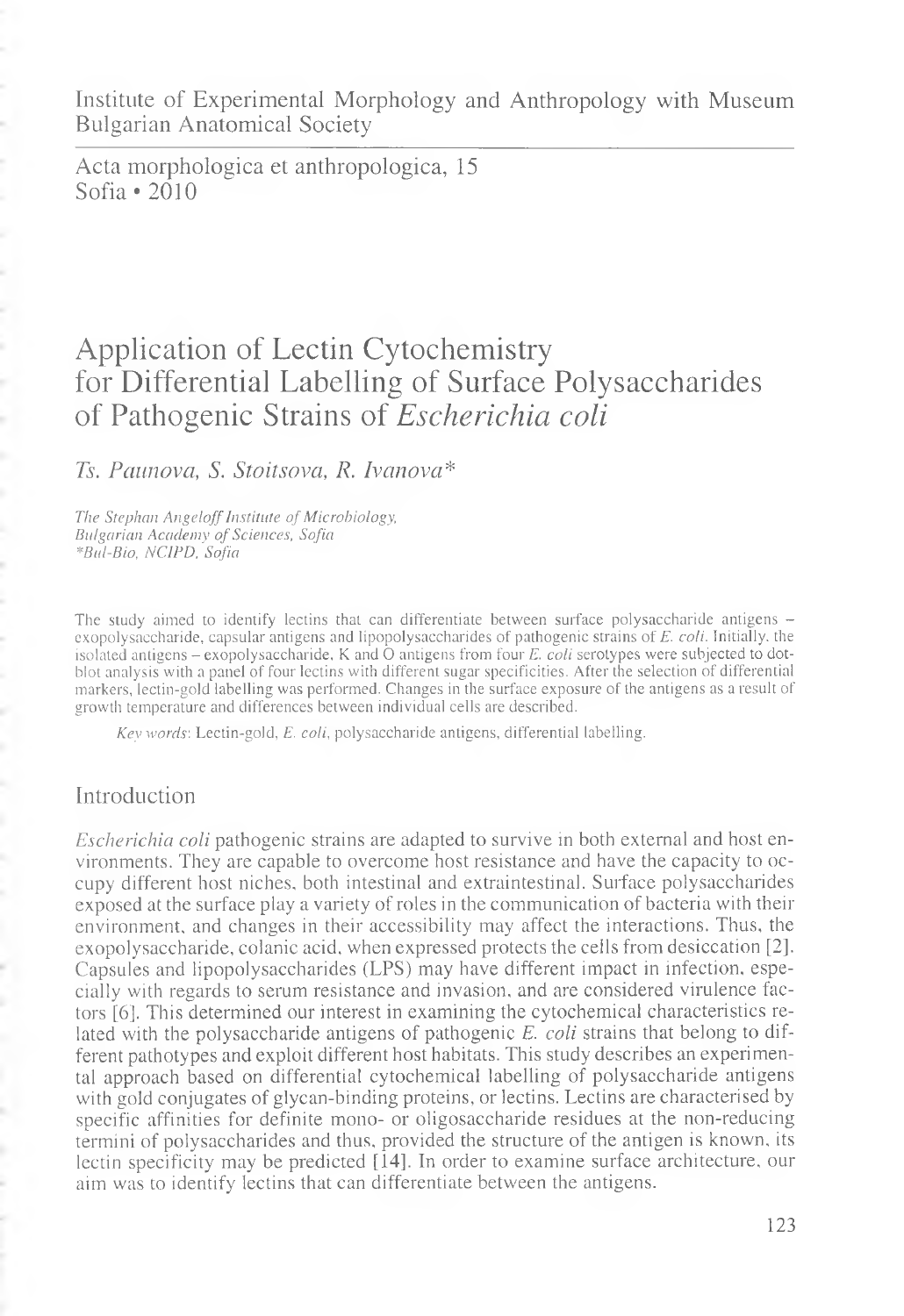## Materials and Methods

*Strains and cultivation*. The strains were chosen according to two criteria: known structure of the polysaccharide antigens and occupation of different host niches. *E. coli* 0157:H-, strain A2CK. SS, represents a serotype that resides in the intestine and causes severe diarrhoea [13]. E. coli O6:K2:H1 is among the causative agents of urinary tract infections [6j, and we used strain Bi7458/41 SS. Strains with K1 capsule are causative agents of neonatal meningitis [8], and were represented by E. coli  $O1:K1:H7$  strain U5/ 41SS, and E. coli 07:K1, strain Bi759/41 SS. The strains were cultivated for 24 h. on nutrient agar at 20°C or 37°C.

*Choice of lectins for differential labelling*. The choice of lectins was based on the known chemical structure of the antigens. Polysaccharides were isolated after W e s t p h a 1 et al. [17] and  $\emptyset$  r s k o v et al. [11]. Lectin affinities of each antigen were tested using a panel of four lectins - concanavalin A (ConA) for mannosyl and glycosyl residues. soybean agglutinin (SBA) with affinity for galactose, wheatgerm agglutinin (WGA) for N-acetylglycosamine and sialic acids, and *Ulex europeaus* agglutinin (UEA-I) for fucose [14]. Each antigen was applied at amounts of 10, 1 and  $0,\bar{1}$  µg on nitrocellulose disks and dot-blot was performed with 100 µg/ml of peroxidase conjugates of each of the lectins [15]. Controls included lack of antigen or incubation with the lectins in the presence of 0.2 M of the respective inhibitory sugars.

*Lectin-gold labelling.* Bacteria were collected from the agar plates and suspended in PBS. The cell suspensions were applied onto Formvar- and carbon-coated nickel electron microscopy grids. The samples were exposed for 30 min at UV light and air dried. The labeling protocol included blocking of the grid-mounted bacteria face-down on drops of  $2\%$  BSA in PBS. 2 hours incubation on drops of 50  $\mu$ g mL<sup>-1</sup> lectin-gold in PBS (or PBS containing 0.2 mM CaCl, for ConA), and washes. The lectins were conjugated with 10 or 20 nm gold grains. The control for carbohydrate specificity included pre-absorption of the lectin-gold conjugates with 0.2 M of the respective monosaccharide prior to labelling. Negative staining was performed for 1 min with 0.5% uranyl acetate in methanol. The whole procedure was done at room temperature. Observations were made on Opton 10C electron microscope.

## Results

Selectivity of lectin-antigen interactions. Dot-blot experiments (data not illustrated) showed that the exopolysaccharide colanic acid interacted with SBA and UEA-I which confirmed our previous results [15]. The 0157 LPS reacted with ConA and WGA. Out of the four lectins tested, the O6 LPS antigen was labeled with ConA, and the K2 capsule – with SBA only. Thus, SBA and ConA discriminated between the O6 LPS and  $\hat{K}2$ capsule. Unexpectedly, polysialic K1 capsules from both K1 strains included in the study did not interact with WGA. .

*E. coli 0157: temperature-related changes in lectin affinities.* When the strain was cultivated at 20°C, it expressed extracellular filamentous material that was labeled with SBA (Fig. la) and UEA-I, similarly to the isolated preparation of colanic acid. Cells cultivated at 37°C revealed a surface-associated intensive ConA binding (Fig. lb). Unlike this, ConA labeling of cells grown at 20°C was by exception. No WGA labeling of native cells was observed, however short (10 min.) treatment of bacterial suspensions on boiling water bath was sufficient to expose WGA-binding sites (Fig. lc). This was observed with all cells at both growth temperatures compared.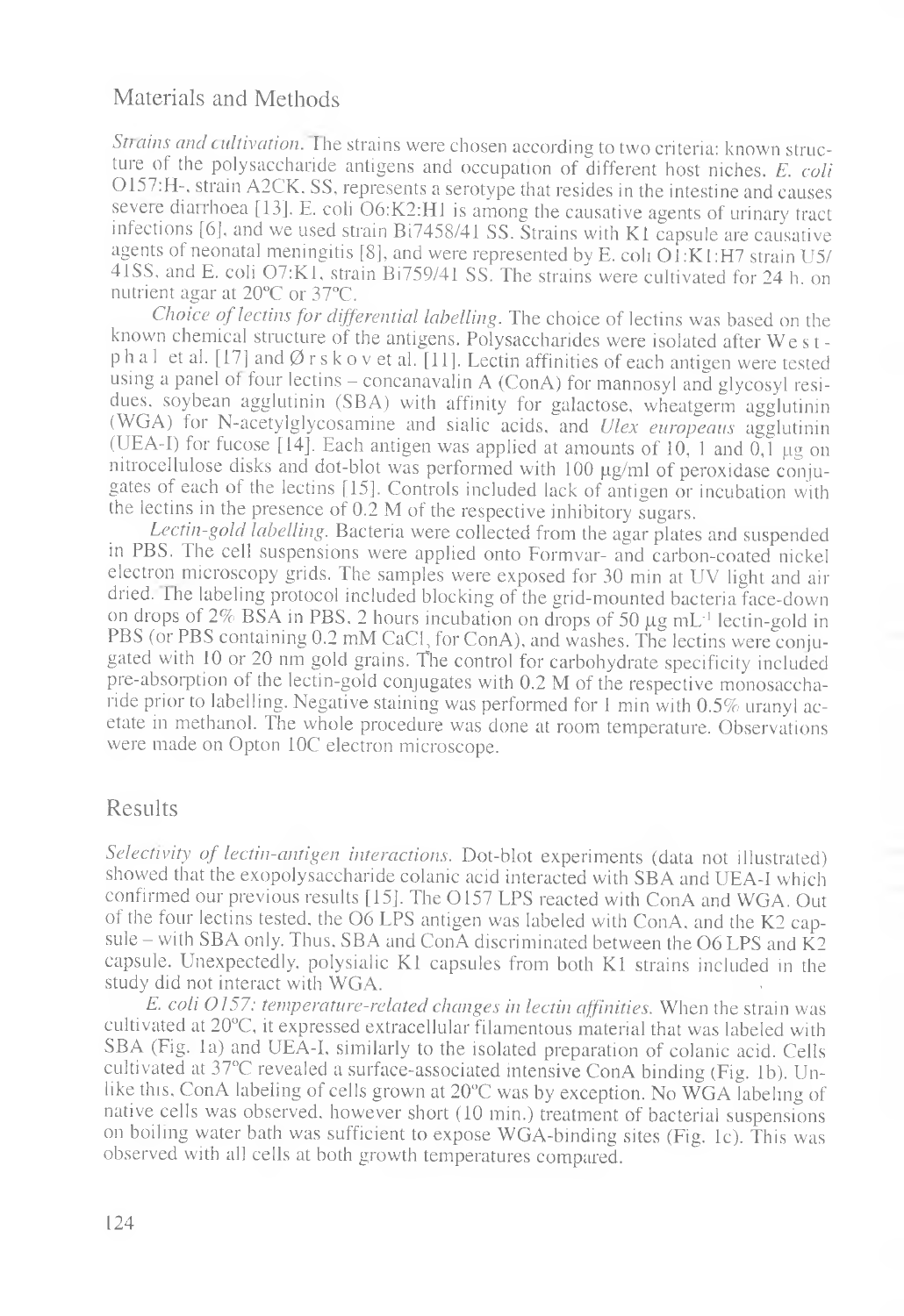

#### Fig. 1. *E. coli* 0157

 $a - SBA$ -gold labelling of the exopolysaccharide;  $b - ConA$ -gold labelling of cell grown at *ЪТС\* c - WGA-gold of a cell grown at 20°C and boiled for 10 min. prior to application onto the grid. Bars  $= 0.2 \mu m$ 



Fig. 2. *E. coli* 06:K2:H1. (a, b) SBA-10 nm gold, (c) ConA-20 nm gold, (d) Double labelling with SBA-10 nm gold and ConA-20 nm gold. Bars =  $0.2 \mu m$ 

*E. coli O6:K2:H1: differential labelling of capsule and LPS* (Fig. 2). In this strain, under the experimental conditions applied SBA-binding sites were visualised all over the bacterial surface, with differences in the degree of labeling between individual cells (Fig. 2a, b). ConA labelling was not intensive (Fig. 2c), and this was also demonstrated by double labeling (Fig. 2d).

#### Discussion

The present results illustrate that lectins may be appropriate tools in examination of the surface architecture of some *E. coli* strains. The interactions of the K2 capsular antigen, and the O6 and the O157 LPS antigens were as predicted by the published structures of the polysaccharides  $[4, 5, 10, 12, 16]$ . Both  $\overrightarrow{O6}$  and  $\overrightarrow{O157}$  LPS were recognized by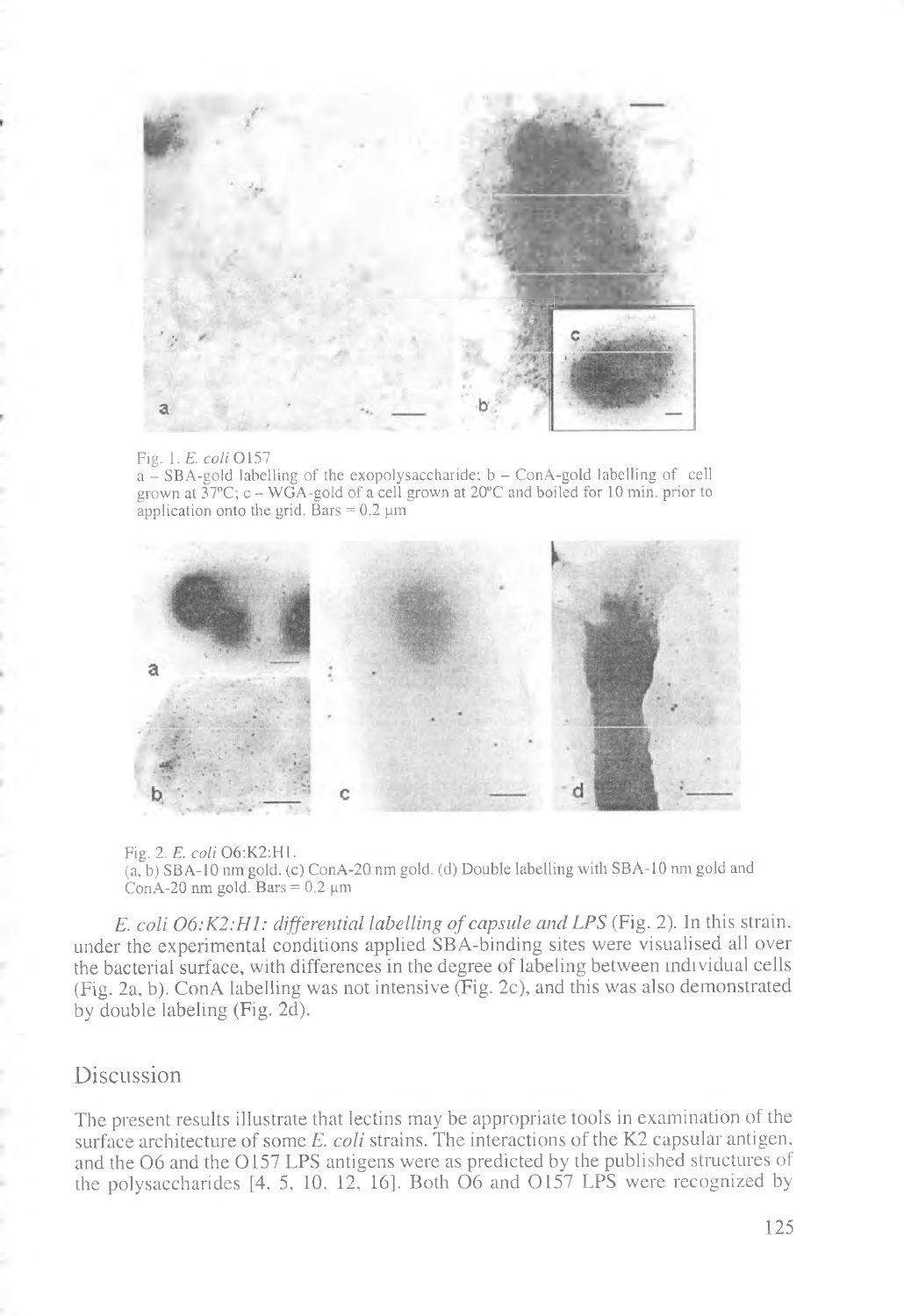ConA. In addition, the WGA reactivity of the 0157 LPS demonstrated by the dot blot could be due to the non-reducing N-acetylglucosamine residue outer core [1], The outer core of the O6 LPS contains a non-reducing galactose residue [1], however preliminary dot-blot experiments showed no SBA reactivity of the 06 LPS preparation. These results did not imply any contribution of the residue to the lectin-binding characteristics of the 06 LPS. On the other hand, K2 capsule interacted with SBA in a well-expressed dose-dependent manner. Thus, it can be accepted that in *E. coli* 06:K2 SBA is a differential label of the K2 capsule. Preparations from the capsules of the two chosen K1 strains were not recognized by WGA — the lectin of choice determined by the known structure of this polysialic antigen. This could be due to antigen variation, like the Oacetylation of the K1 antigen recently commented in literature [8]. This indicated that the lectin-based approach well-applicable to the other two serotypes is inappropriate for examinations of the surface architecture of *E. coli* Kl.

The four lectins were further applied to test the temperature-related changes of surface polysaccharide expression in *E. coli* 0157. This serotype does not synthesize a capsule. The temperature-related difference in expression of the exopolysaccharide was predicted from literature [7, 9] and was confirmed cytochemically in the present experiments. WGA labelling, expectedly due to the outer core oligosaccharide, was insignificant in native cells independently of growth temperature, and was intense after boiling of the samples. This implies that the oligosaccharide outer core of the strain is quite inaccessible to external glycan-binding proteins in the environment such as mammalian lectins that participate in the lectin pathway of complement activation [3]. One novel observation in this study was the growth temperature-related difference in ConA reactivity of the — lack of reactivity after growth at 20°C versus a very intense labeling of cells grown at 37°C. This indicates a possible antigen variability of the 0157 LPS which requires further detailed research.

The results illustrated that SBA and ConA can be used as differential labels of capsule and LPS in the uropathogenic strain *E. coli* 06:K2:H1. Under the experimental conditions in this study, SBA labeling varied between individual cells this indicating different state of exposure at the surface of the lectin-binding epitopes. However, the LPS appeared partially covered by the capsules, with only a few ConA-binding sites accessible. Given the different roles of capsule and LPS in the virulence of uropathogenic *E.coli* [6], the present results provide a cytochemical approach to examinations of changes in surface architecture of the strain. Such variations may occur under the action of biogenic factors, after in vivo passages, etc. However, since SBA cannot differentiate between the K2 capsule and colanic acid, SBA labelling of this strain is inappropriate for conditions that promote exopolysaccharide expression. Thus experiments on biofilm architecture related with exopolysaccharide accumulation on bacterial attached microcolonies should preferably use the fucose label, UEA-I, which also interacts with the polymer.

*Acknowledgements.* This study was supported by the National Research Fund at the Ministry of Education and Science, Republic Bulgaria, Project L-1402/04.

#### References

- 1. A m o r, K., D. H e i n r i c h s, E. F r i d r i c h, K. Z i eb e 11, R. J o h n s o n, C. W h i t f i e 1 d. Distribution of core oligosaccharide types in lipopolysaccharides from *Escherichia coli.* — Infect. Immun.. 68 2000, 1116-1124.
- 2. C l a r k e, A., H. S trating, N. B l a c k b u rn. Pathways for the O-acetylation of bacterial cell wall polysaccharides. - In: Glycomicrobiology. New York, Dordrecht, London, Moscow, 2000, 187-224.